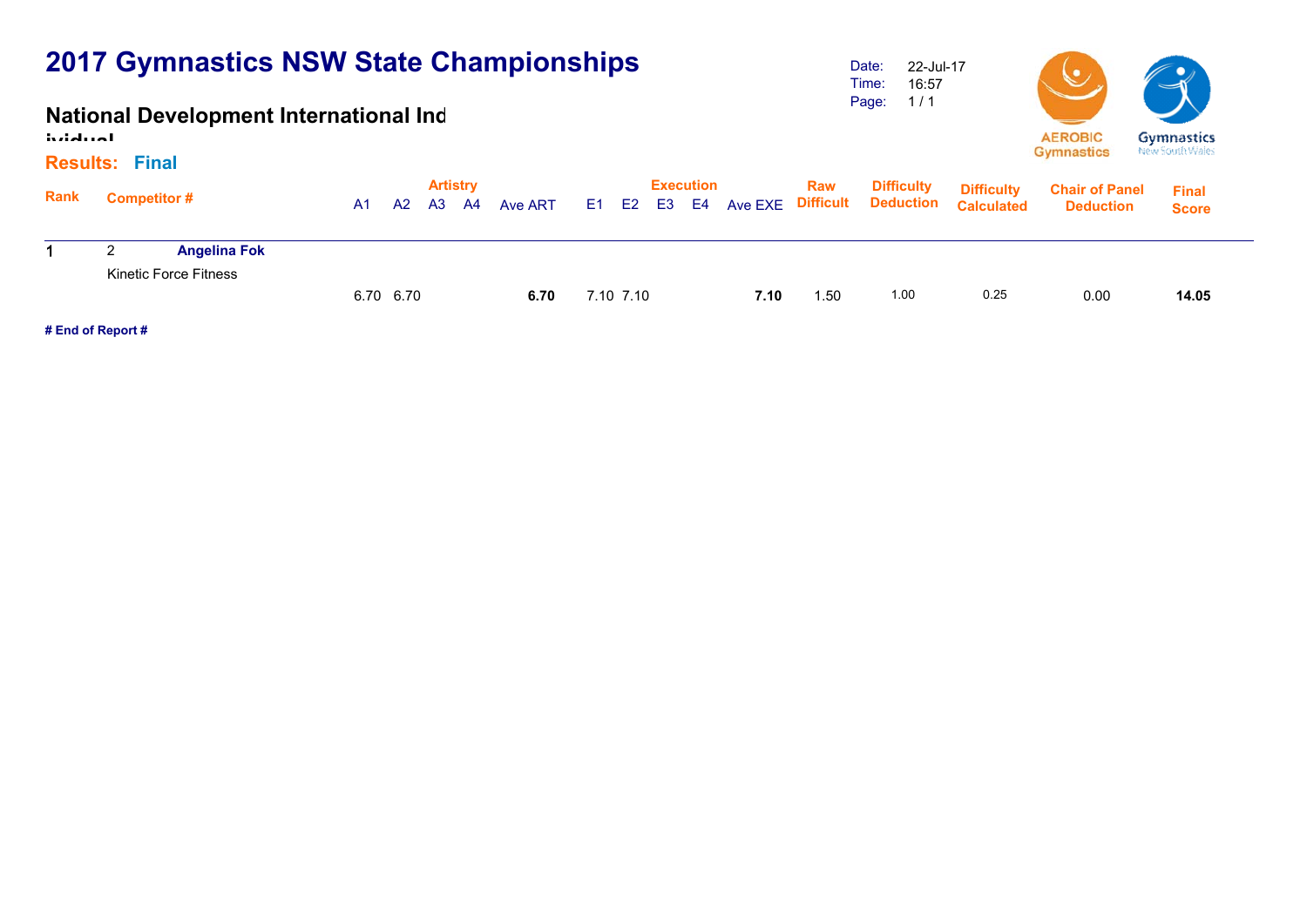### **Senior International Individual Female**

Date: Time: Page: 22-Jul-17 15:58  $1/1$ 



New South Wales

|                | <b>Results: Final</b> |                                 |                                                                |           |  |  |      |  |           |                |                                    |         | the first parties are an original |                                       |                                        |                                           |                              |  |  |  |
|----------------|-----------------------|---------------------------------|----------------------------------------------------------------|-----------|--|--|------|--|-----------|----------------|------------------------------------|---------|-----------------------------------|---------------------------------------|----------------------------------------|-------------------------------------------|------------------------------|--|--|--|
| Rank           | <b>Competitor #</b>   |                                 | <b>Artistry</b><br>A2<br>A3<br>A <sub>1</sub><br>Ave ART<br>A4 |           |  |  |      |  | E1.<br>E2 | E <sub>3</sub> | <b>Execution</b><br>E <sub>4</sub> | Ave EXE | Raw<br><b>Difficult</b>           | <b>Difficulty</b><br><b>Deduction</b> | <b>Difficulty</b><br><b>Calculated</b> | <b>Chair of Panel</b><br><b>Deduction</b> | <b>Final</b><br><b>Score</b> |  |  |  |
| 1              | 19                    | <b>Deborah Greenbaum</b>        |                                                                |           |  |  |      |  |           |                |                                    |         |                                   |                                       |                                        |                                           |                              |  |  |  |
|                | PLC Sydney            |                                 |                                                                |           |  |  |      |  |           |                |                                    |         |                                   |                                       |                                        |                                           |                              |  |  |  |
|                |                       |                                 |                                                                | 8.50 8.50 |  |  | 8.50 |  | 8.50 8.50 |                |                                    | 8.50    | 5.80                              | 0.00                                  | 2.90                                   | 0.00                                      | 19.90                        |  |  |  |
| $\overline{2}$ | 15                    | <b>Zoe Tisdale</b>              |                                                                |           |  |  |      |  |           |                |                                    |         |                                   |                                       |                                        |                                           |                              |  |  |  |
|                |                       | College Park Gymnastics Academy |                                                                |           |  |  |      |  |           |                |                                    |         |                                   |                                       |                                        |                                           |                              |  |  |  |
|                |                       |                                 |                                                                | 7.50 7.50 |  |  | 7.50 |  | 8.10 8.10 |                |                                    | 8.10    | 4.70                              | 0.00                                  | 2.35                                   | 0.00                                      | 17.95                        |  |  |  |
| 3              | 17                    | <b>Nicola Pithers</b>           |                                                                |           |  |  |      |  |           |                |                                    |         |                                   |                                       |                                        |                                           |                              |  |  |  |
|                | PLC Sydney            |                                 |                                                                |           |  |  |      |  |           |                |                                    |         |                                   |                                       |                                        |                                           |                              |  |  |  |
|                |                       |                                 |                                                                | 7.50 7.50 |  |  | 7.50 |  | 6.30 6.30 |                |                                    | 6.30    | 3.90                              | 0.00                                  | 1.95                                   | 0.00                                      | 15.75                        |  |  |  |
|                |                       |                                 |                                                                |           |  |  |      |  |           |                |                                    |         |                                   |                                       |                                        |                                           |                              |  |  |  |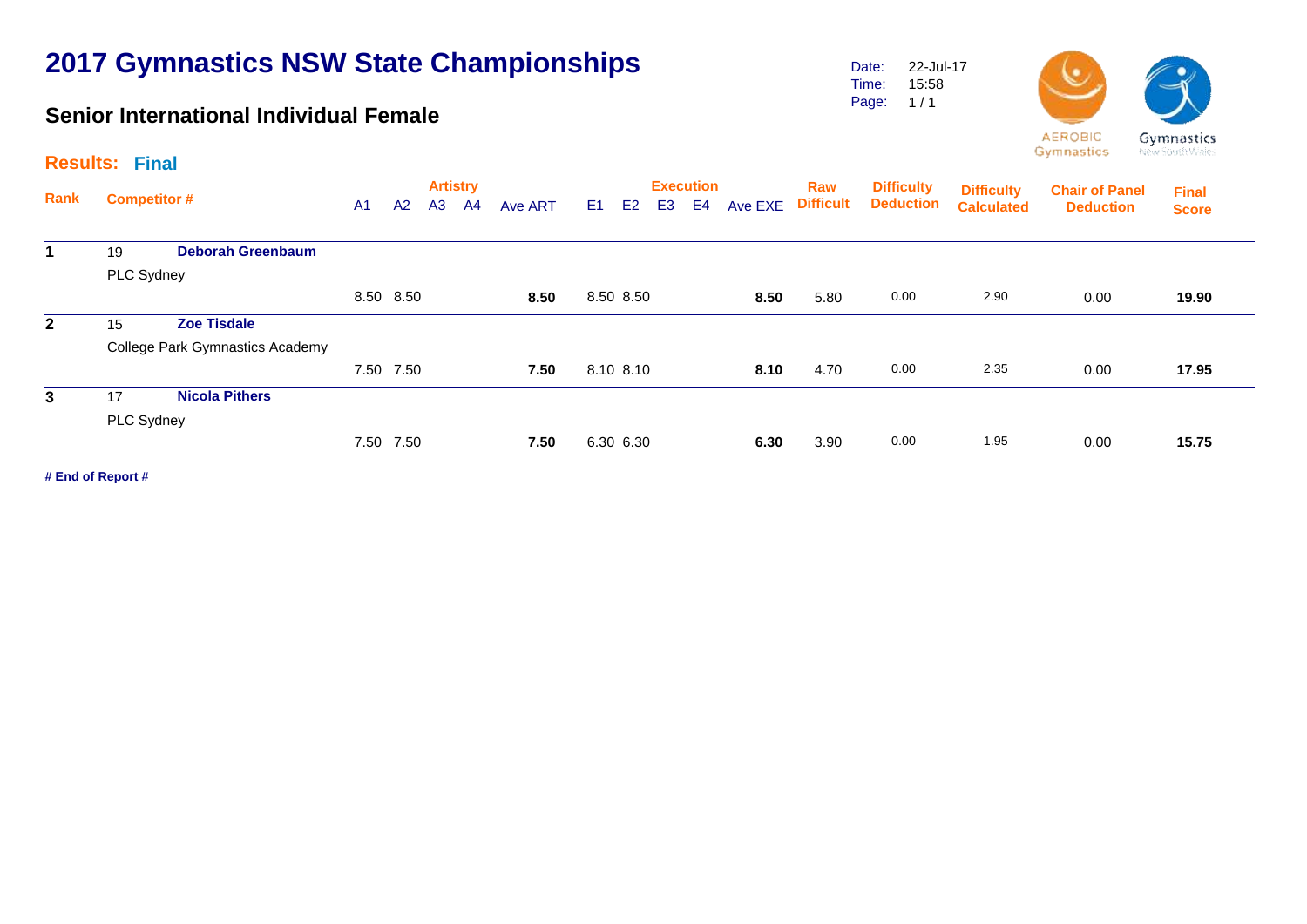### **AeroDance Senior Individual Female**

Date: Time: Page: 22-Jul-17 8:55  $1/1$ 



G, -Ne

Gymnastics

|  |  | ymnastics      |
|--|--|----------------|
|  |  | aw South Wales |

|              | <b>Results: Prelim</b> |                                 |                                                    |           |                                  |  |                                                                  |  |           |         |                         |                                       |                                        |                                           |                              | the first parties are able to |       |
|--------------|------------------------|---------------------------------|----------------------------------------------------|-----------|----------------------------------|--|------------------------------------------------------------------|--|-----------|---------|-------------------------|---------------------------------------|----------------------------------------|-------------------------------------------|------------------------------|-------------------------------|-------|
| Rank         | <b>Competitor #</b>    |                                 | A <sub>3</sub><br>A <sub>1</sub><br>A <sub>2</sub> |           | <b>Artistry</b><br>Ave ART<br>A4 |  | <b>Execution</b><br>E4<br>E1<br>E <sub>2</sub><br>E <sub>3</sub> |  |           | Ave EXE | Raw<br><b>Difficult</b> | <b>Difficulty</b><br><b>Deduction</b> | <b>Difficulty</b><br><b>Calculated</b> | <b>Chair of Panel</b><br><b>Deduction</b> | <b>Final</b><br><b>Score</b> |                               |       |
|              | 66                     | <b>Zoe Tisdale</b>              |                                                    |           |                                  |  |                                                                  |  |           |         |                         |                                       |                                        |                                           |                              |                               |       |
|              |                        | College Park Gymnastics Academy |                                                    |           |                                  |  |                                                                  |  |           |         |                         |                                       |                                        |                                           |                              |                               |       |
|              |                        |                                 |                                                    | 8.90 8.90 |                                  |  | 8.90                                                             |  | 9.40 9.40 |         |                         | 9.40                                  | 0.00                                   | 0.00                                      | 0.00                         | 0.00                          | 18.30 |
| $\mathbf{2}$ | 68                     | <b>Nicola Pithers</b>           |                                                    |           |                                  |  |                                                                  |  |           |         |                         |                                       |                                        |                                           |                              |                               |       |
|              | PLC Sydney             |                                 |                                                    |           |                                  |  |                                                                  |  |           |         |                         |                                       |                                        |                                           |                              |                               |       |
|              |                        |                                 |                                                    | 7.30 7.30 |                                  |  | 7.30                                                             |  | 8.90 8.90 |         |                         | 8.90                                  | 0.00                                   | 0.00                                      | 0.00                         | 0.00                          | 16.20 |
|              |                        |                                 |                                                    |           |                                  |  |                                                                  |  |           |         |                         |                                       |                                        |                                           |                              |                               |       |